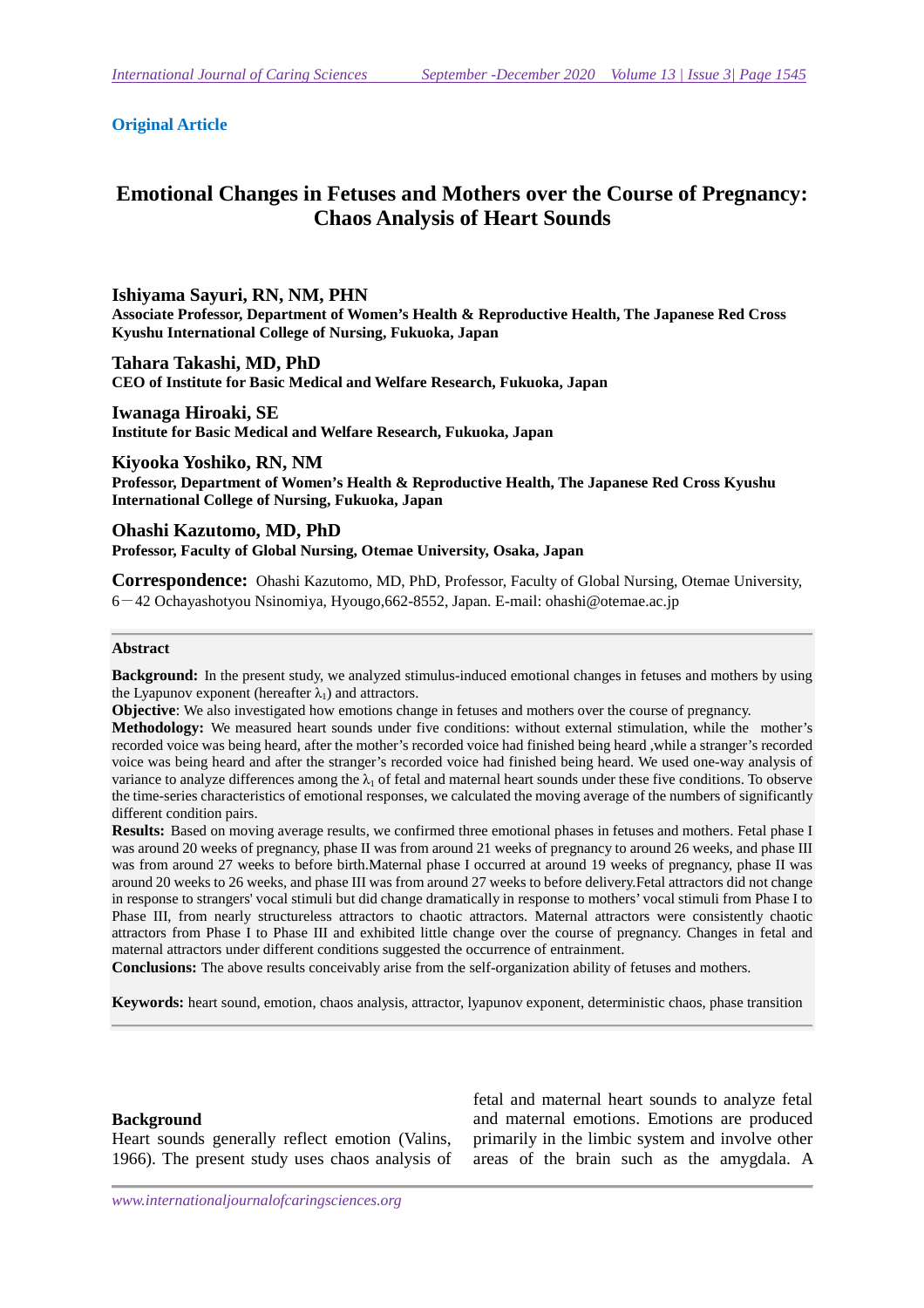subject's emotions can be assessed by observation of their behaviors, facial expressions, autonomic nervous system, or endocrine system. Heart sounds, which are controlled by the subject's autonomic nervous system and endocrine system, reflect the subject's emotions quite clearly. According to chaos/complexity theory, the most defining characteristic of deterministic chaos is that it is equipped with self-organization ability (Haken, 1981).

In a previous study in which we measured the fetal and maternal heart sounds, we demonstrated that both sets of heart sounds exhibit deterministic chaos with self-organization ability (Ishiyama, 2018). Chaos theory has previously been invoked in studies using fetal heart rate to monitor health status (Chaffin, Goldberge & Reed, 1991; Kikuchi et al., 2006; Hoh et al., 2007).

However, the chaos analysis used in these studies suffered from problems with dimensional analysis methods and the construction of attractors.In the present study, we analyzed stimulus-induced emotional changes in fetuses and mothers by using the Lyapunov exponent (hereafter  $\lambda_1$ ) and attractors. And we discussed the dynamics of emotional changes in fetuses and mothers over the course of pregnancy.

# **Methods**

### **Subjects**

The subjects were four healthy singleton pregnant women (A, B, C, D) without comorbidities and their fetuses. Two of the women were primiparous, while two were multiparous. The four mothers' ages ranged from 27 to 37 years. The study was conducted from March 2012 to February 2013 with the approval of the Institutional Review Board of the Japanese Red Cross Kyushu International College of Nursing (Approval No. 12-06).

Subjects provided written consent to participate in the study following oral and written explanations of the purpose of the study, measurement methods, the voluntary nature of participation, the freedom to withdraw from the study, benefits and detriments of participation, protection of personal information and experiment data, securement of confidentiality, result disclosure methods, and preservation and destruction of data.

### **Data collection**

# **Measurement timing/location and vocal stimulus conditions**

Heart sounds were measured every 2–4 weeks from 11 to 36 weeks of gestation. All measurements were performed in the same quiet private room maintained at a temperature of 23°C and roughly 50% humidity. In accordance with the methods used by Kisilevsky et al. (2003), after women lay in bed in the semi-Fowler's position for 5 min, their fetuses were subjected to each of the following five conditions for 1 min each (5 min total):

1)without external stimulation(Rest; R),

2) while the mother's recorded voice was being heard(Voice1;V1),

3)after the mother's recorded voice had finished being heard(After;A1) ,

4)while a stranger's recorded voice was being heard(Voice2:V2) and after the stranger's recorded voice had finished being heard(After2 :A2).In the present study, vocal stimuli consisted of mothers' voices and a stranger's voice. To ensure that vocal stimuli were consistent across all measurements, the mothers and a single stranger were recorded reading the same sentences. These sentences expressed concern for the fetus; for example, "How are you doing, baby? Are you feeling good inside mommy's tummy?".For each measurement, the above two vocal stimuli were played for 1 min at 60 dB from a recording device placed roughly 5 cm from the mother's abdomen.

### **Heart sound data collection**

We developed a heart sound measurement system based on the methods used by Tsuda et al. (1992). Using two ultrasonic Doppler devices (Doppler Fetus Detector FD-390, TOITU CO., LTD., Tokyo, Japan), we simultaneously measured fetal heart sounds from the mother's abdominal wall and maternal heart sounds from the mother's chest. Fetal and maternal heart sounds obtained with the Doppler technique were converted from analog to digital format at a sampling rate of 1 KHz and a 16-bit depth and recorded with a logger program.To confirm that one cycle of heart sounds measured with an ultrasonic Doppler detector matched one cycle on an electrocardiogram, we simultaneously conducted ultrasonic Doppler measurement and electrocardiography in an adult man.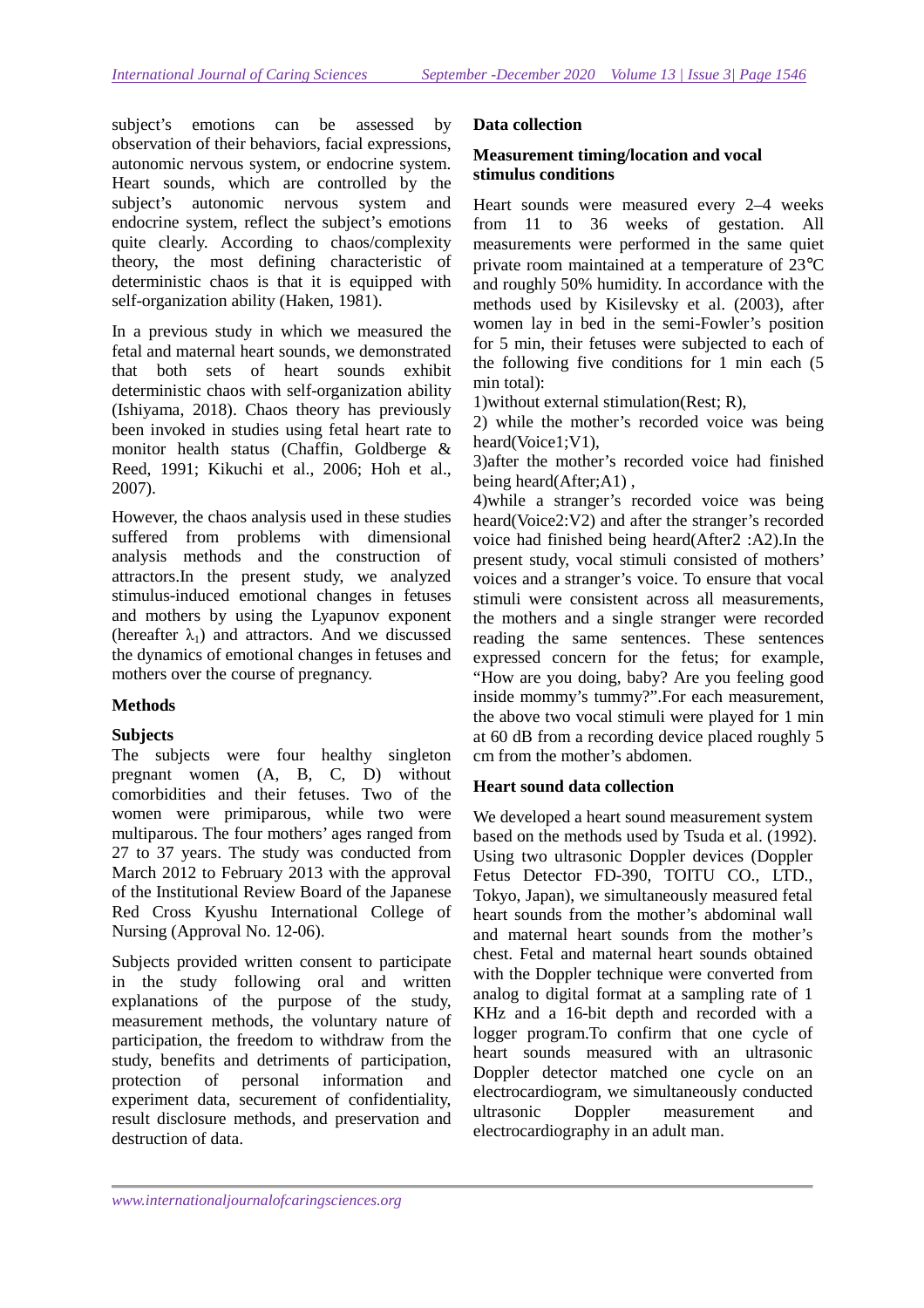# **Chaos analysis Lyapunov exponent (λ)**

After performing correlation dimension analysis based on the method described by Grassberger & Procaccia (Grassberger & Procaccia, 1983a, 1983b), we performed Lyapunov spectrum analysis for fetal and maternal heart sounds.  $\lambda$ was calculated with the method described by Tsuda et al. (1992), which improved on the method used by Sano & Sawada (1985). The equation used to calculate  $\lambda$  is shown below.

$$
\lambda = \lim_{t \to \infty} \frac{1}{t} \log_2 f(t)
$$

# *where f(t) is the rate at which the two trajectories diverge with time.*

As reported in our previous studies, we have found that the heart sounds of the fetus and its mother are five-dimensional, therefore, we calculated  $\lambda$  for each of these dimensions ( $\lambda_1$ ,  $\lambda_2$ ,  $\lambda_3$ ,  $\lambda_4$ ,  $\lambda_5$ ) at 10s intervals during the 60s measurement period ,and the heart sound  $\lambda_1$ values of the fetus and mother are positive (Ishiyama et al., 2018). $\lambda_1$  is the deterministic chaos that best reflects the characteristics of the system (Lorenz, 1993), and that a positive  $\lambda_1$  is considered to indicate a state of deterministic chaos, we focused our attention on  $\lambda_1$  and calculated the mean and standard deviation.

# **Attractor construction**

In the field of dynamical systems, an attractor is a value or set of values toward which variables tend to move; it is a key component demonstrating that the system is a chaos or complex system. To construct the attractors, we embedded the data for dimensional configuration. Attractors were extracted in accordance with the methods of Grassberger and Procaccia (1983a, 1983b) by using a process of embedding.The chaos of fetal and maternal heart sounds is five-dimensional (Ishiyama, 2018). Therefore, we observed them from various angles on a computer, and analyzed them from different perspectives. The extracted attractor was projected in three dimensions which was cast into two dimensions in figures.

# **Statistical analysis**

To examine differences in heart sound  $\lambda_1$ between the no-stimulus condition (R) and other conditions (V1, A2, V2, A2), we performed one-way analysis of variance (ANOVA) for R-V1, R-A1, R-V2, and R-A2. To examine differences in heart sound  $\lambda_1$  between the mother's voice condition (V1) and the stranger's voice condition (V2), we performed one-way ANOVA for V1-V2.  $P < 0.05$  represented statistical significance.

# **Results**

Table 1 shows ANOVA results for heart sound  $\lambda_1$ between conditions for the four fetuses and their mothers. The absence of significant differences in  $\lambda_1$  between pairs of conditions likely indicated that there was a form of emotional interaction between the two conditions, rather than them being independent of each other. In this light, on the basis of the ANOVA test results, we expected that there would be some groups (i.e., clusters) with significant differences. To elucidate this possibility, we plotted the numbers of pairs of conditions significant differences for each week of pregnancy. Furthermore, to eliminate noise, we used a 3-week moving average to partition the data. We used the differences in the values of the moving averages to determine the degree of change in the number of pairs that did differ significantly.

An examination of the moving average (solid line) for fetuses in Figure 1 reveals that the average is divided into three groups (delineated by vertical black lines) with borders at 20 and 27 weeks of gestation. These three groups were as follows: up to around 20 weeks of gestation, from around 21 to 26 weeks, and from around 27 weeks to delivery. Each group is an assemblage of conditions with significant differences and constitutes a statistically distinct set. The groups are clusters that reflect emotional states. Therefore, we defined these clusters as distinct emotional phases, which we designated Phase I, Phase II, and Phase III.

Figure 2 shows the moving average (solid line) for mothers calculated in the same manner as for fetuses.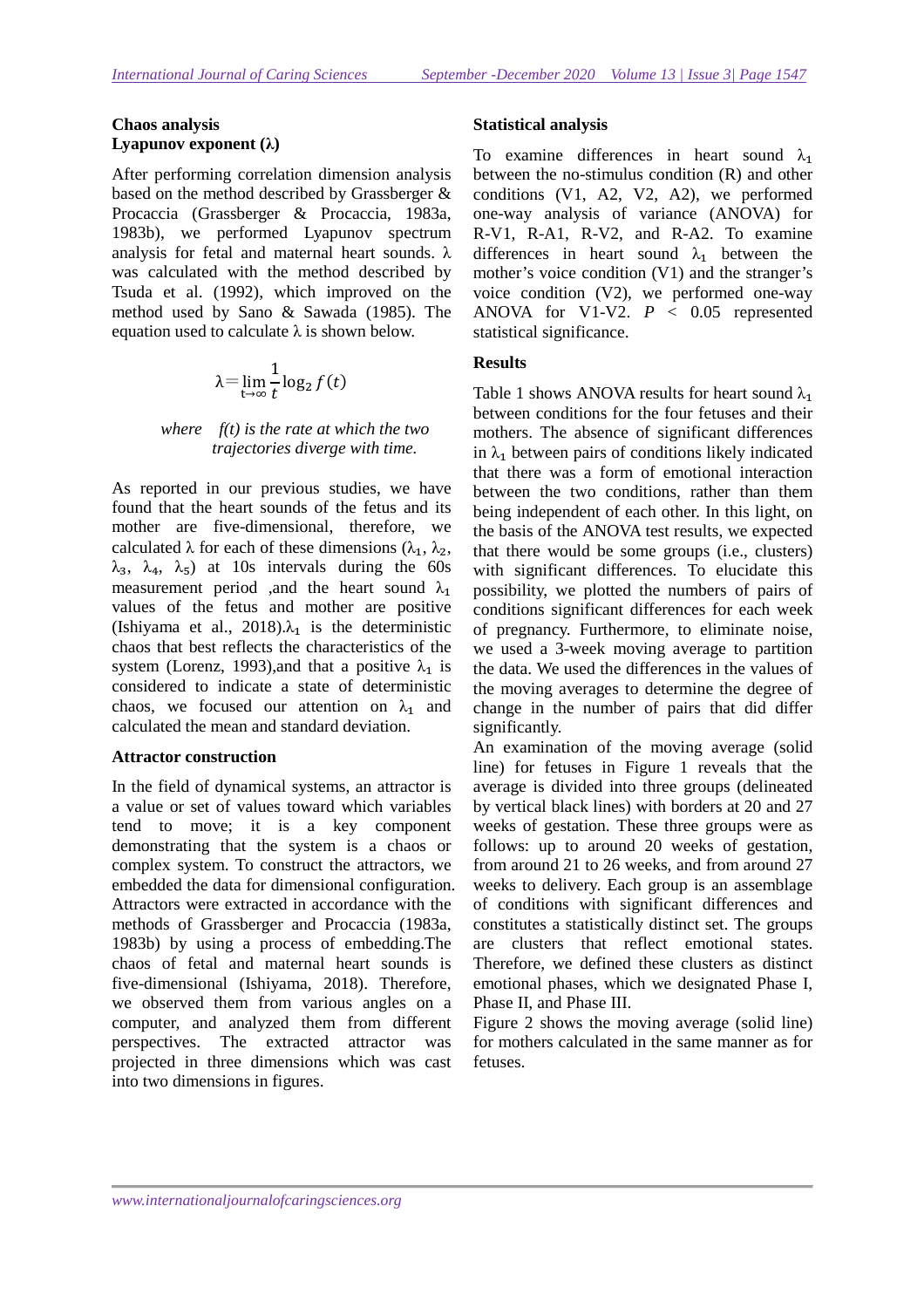|        | wks.<br>condition |                |           |                          |                | 11 12 13 14 15 16 17 18 19 |                          |                          |                          |           | 20       | 21            | 22     | 23                       | 24     | 25     | 26     | 27                       | 28     | 29                       | 30        | 31             | 32                       | 33        |                       | 34 35 36    |  |
|--------|-------------------|----------------|-----------|--------------------------|----------------|----------------------------|--------------------------|--------------------------|--------------------------|-----------|----------|---------------|--------|--------------------------|--------|--------|--------|--------------------------|--------|--------------------------|-----------|----------------|--------------------------|-----------|-----------------------|-------------|--|
|        | $R-V1$            | 읔              | ND        | $\ast$                   | $\ast$         | ND                         | Ξ                        | *                        | $\ast$                   | ND.       | *        | *             |        |                          |        |        |        |                          |        | $\ast$                   | ND        | $\ast$         | *                        | <b>ND</b> | $\ast$                | ND *        |  |
|        | $R - A1$          | ÷              | <b>ND</b> | *                        | *              | <b>ND</b>                  | $\overline{\phantom{a}}$ |                          | -                        | <b>ND</b> |          |               |        |                          |        |        |        |                          |        |                          | <b>ND</b> |                |                          | <b>ND</b> | $\ast$                | $ND -$      |  |
| Fetus  | $R-V2$            | $\ast$         | ND        | $\ast$                   | $\ast$         | ND                         | $\overline{\phantom{a}}$ | ∗                        | $\overline{ }$           | <b>ND</b> | ☀        | 寧             |        |                          |        |        |        |                          | ∗      | *                        | <b>ND</b> | $\ast$         | $\ast$                   | ND *      |                       | $ND -$      |  |
|        | $R - A2$          | $\ast$         | <b>ND</b> | $\ast$                   | $\ast$         | <b>ND</b>                  | $\equiv$                 | $\ast$                   | $\overline{\phantom{a}}$ | <b>ND</b> | $\ast$   |               |        |                          |        |        |        |                          |        | $\overline{\phantom{a}}$ | <b>ND</b> | $\rightarrow$  | $\ast$                   | <b>ND</b> | $\frac{1}{2\sqrt{3}}$ | $ND -$      |  |
|        | $V1-V2$           | $\overline{a}$ | <b>ND</b> | $\frac{1}{2}$            | $\ast$         | <b>ND</b>                  | $\bar{\Xi}$              | $\tau$ – $\pi$           |                          |           | $ND - -$ |               | $\ast$ | $\overline{\phantom{a}}$ | $\ast$ | $\ast$ | $\ast$ | $\overline{\phantom{a}}$ | $\ast$ | $\frac{1}{2}$            | $ND - *$  |                |                          | $ND$ $*$  |                       | $ND -$      |  |
| Mother | $R-V1$            | $-$            | ND        | $\overline{\phantom{a}}$ | $\ast$         | ND                         | $\ast$                   |                          |                          | ND        | $\ast$   | ∗             | ∗      |                          |        |        |        |                          |        | $\ast$                   | ND        | $\overline{a}$ | ∗                        | $ND *$    |                       | $ND -$      |  |
|        | $R - A1$          | $\ast$         | <b>ND</b> | $\overline{\phantom{a}}$ | $\ast$         | <b>ND</b>                  | *                        | -                        | *                        | <b>ND</b> | *        | *             |        |                          |        |        |        |                          |        | ∗                        | <b>ND</b> | $\equiv$       | $\ast$                   | $ND *$    |                       | ND *        |  |
|        | $R-V2$            | $\ast$         | ND        | $\frac{1}{2}$            | $\ast$         | <b>ND</b>                  | $\frac{1}{T}$            |                          | $\frac{1}{2}$            | ND        | $\ast$   | $\frac{1}{T}$ | *      | *                        |        |        |        |                          |        | ÷                        | <b>ND</b> | $\rightarrow$  | $\overline{\phantom{a}}$ | ND *      |                       | ND *        |  |
|        | $R - A2$          | $\equiv$       | <b>ND</b> | $\ast$                   | $\ast$         | <b>ND</b>                  | $\equiv$                 | $\leftarrow$             | $\ast$                   | ND        | $\ast$   | $\ast$        | *      |                          |        | ∗      | ¥      | ¥                        |        | $\ast$                   | <b>ND</b> | $\equiv$       | $\ast$                   | $ND -$    |                       | $ND -$      |  |
|        | $V1-V2$           |                | * ND      | $\overline{\phantom{a}}$ | $\overline{a}$ | <b>ND</b>                  |                          | $\overline{\phantom{a}}$ | ∗                        | <b>ND</b> | $\ast$   | *             |        |                          |        |        |        |                          |        | *                        | <b>ND</b> | $\equiv$       | $\overline{\phantom{a}}$ |           |                       | $ND - ND -$ |  |

Table 1. Results for one-way ANOVA of fetal and maternal heart sound  $\lambda_1$  (four cases)

\*: Significant difference -: No significant difference ND: not done  $p < 0.05$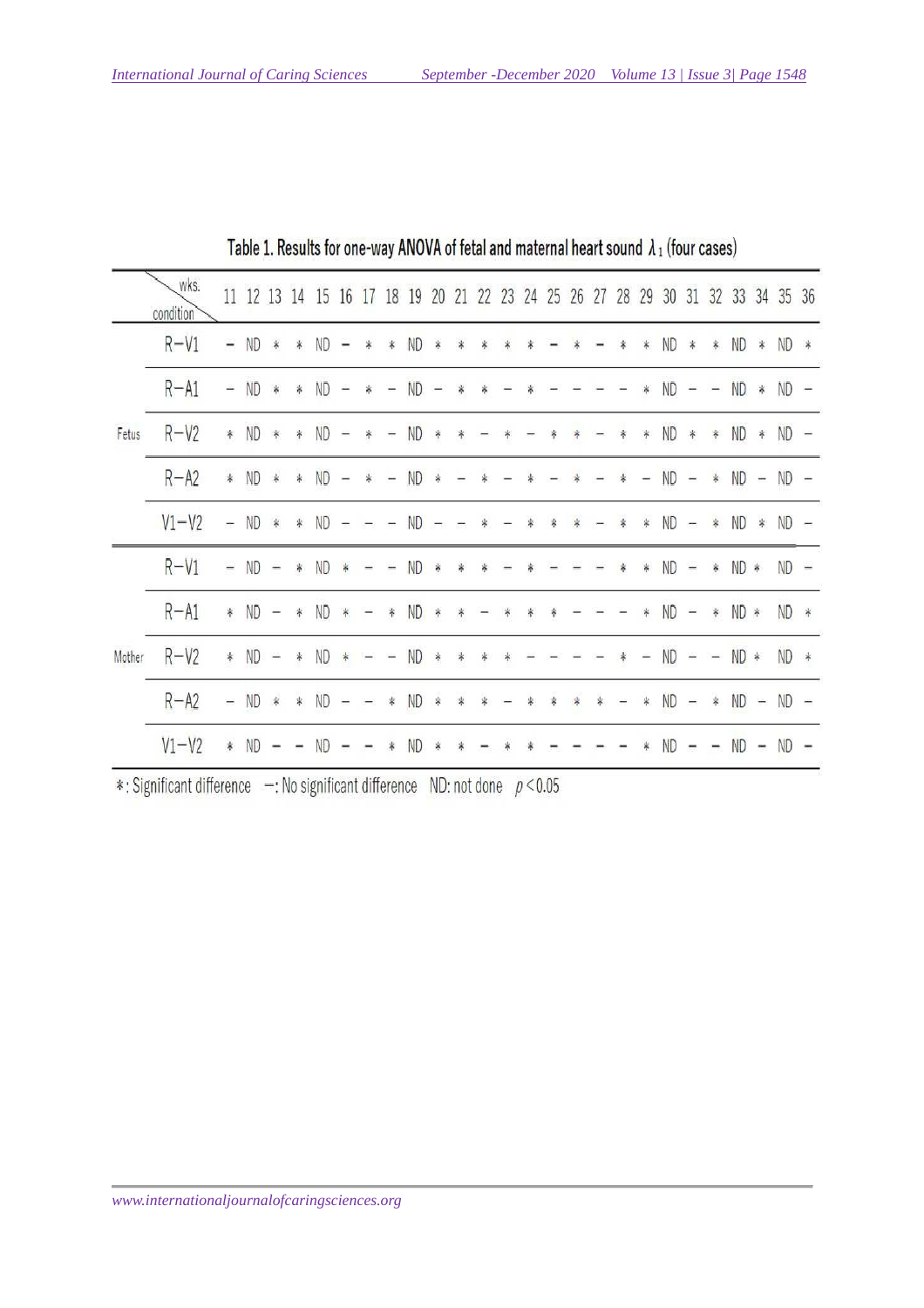

Figure 1. Numbers of pairs of conditions in which the fetal  $\lambda_1$  values differ significantly and it's moving average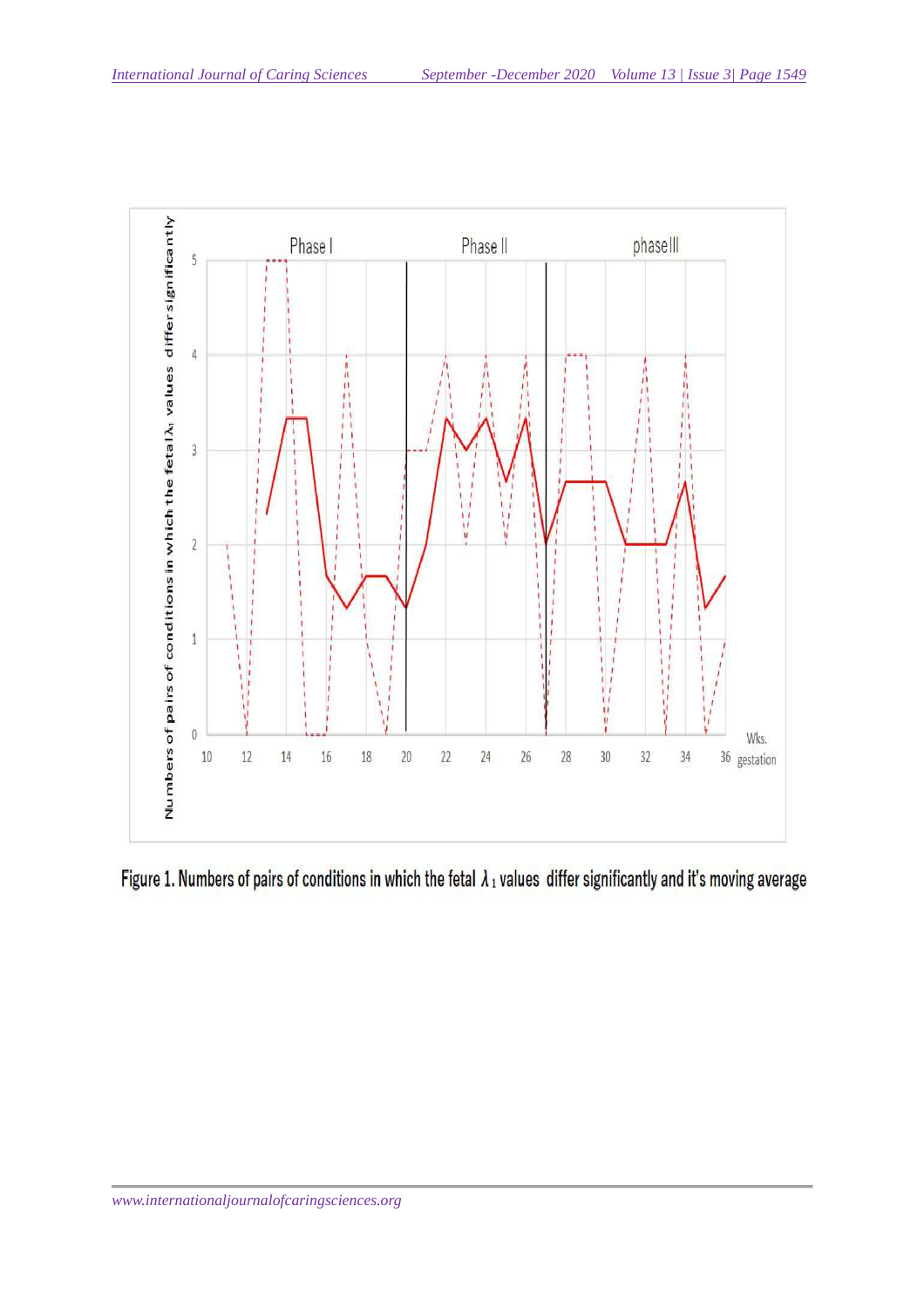

Figure 2. Numbers of pairs of conditions in which the maternal  $\lambda_1$  values differ significantly and it's moving average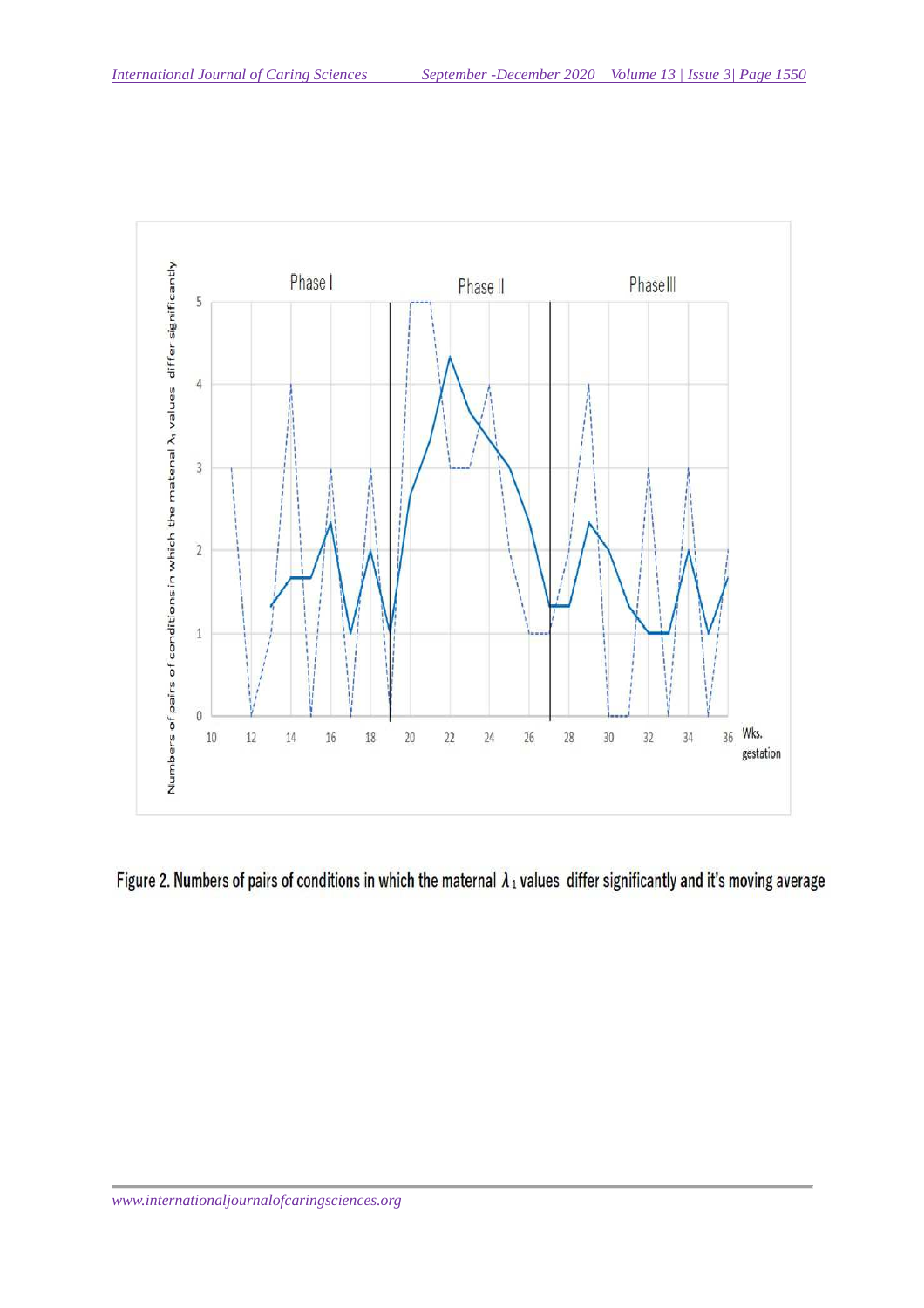

Figure 3. Attractors for while the mother's recorded voice was being heard (V1) and after the mother's recorded voice had finished being heard (A1)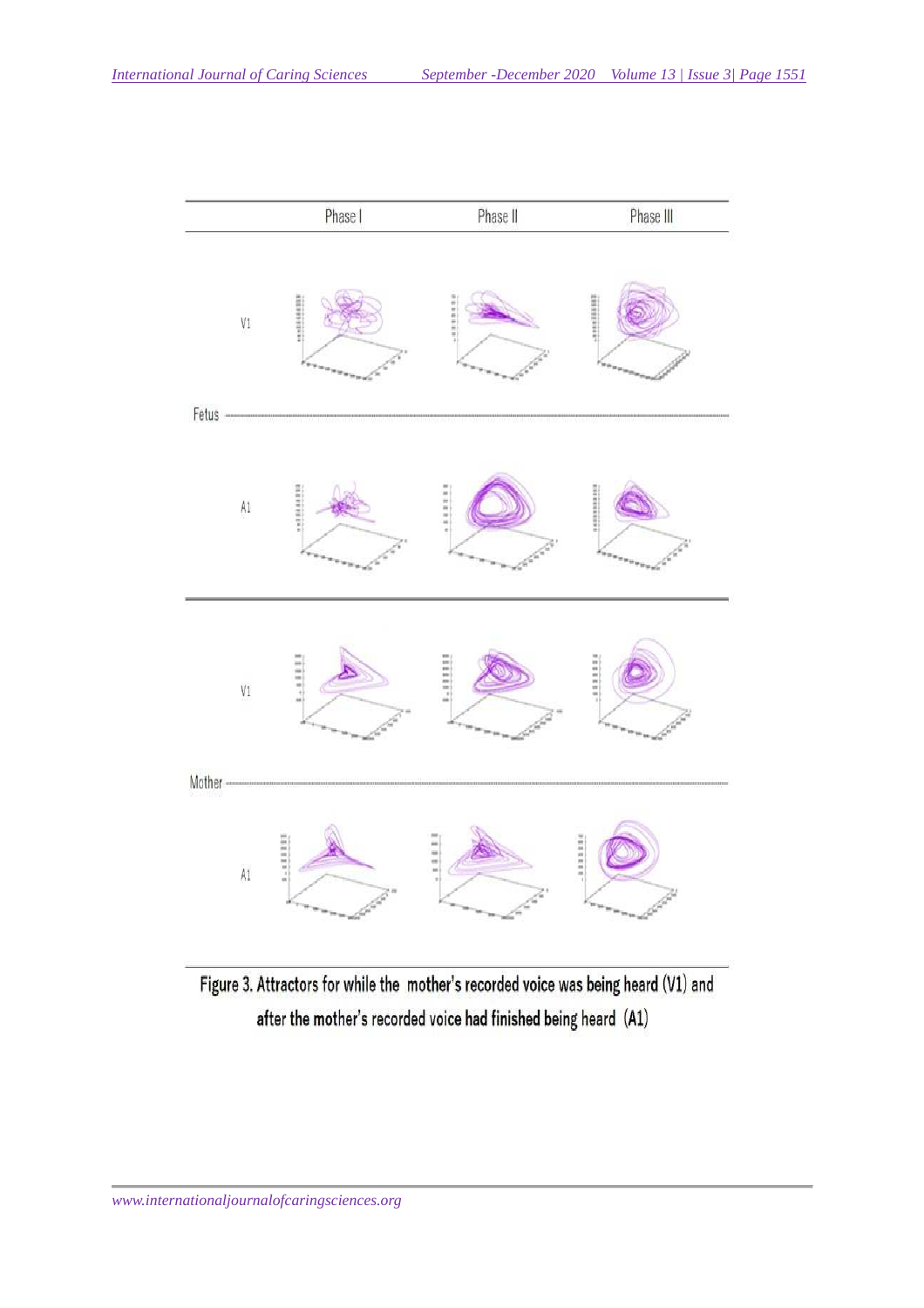

Figure 4. Attractors for while a stranger's recorded voice was being heard (V2) and after the stranger's recorded voice had finished being heard (A2)

As Figure 2 shows, the moving average is divided into three groups (represented with vertical black lines) with borders at around 19 and 27 weeks of gestation. These three groups were as follows: up to around 19 weeks of gestation, from around 20 to 26 weeks, and from around 27 weeks to delivery. As with fetuses, these three clusters for mothers were termed emotional phases and named Phase I, Phase II, and Phase III.Thus, we found that during pregnancy, fetuses and their mothers go through three emotional phases defined by major qualitative changes and divided by two borders.

Results for attractors were as follows. We extracted 260 attractors for fetal and maternal heart sound measurements conducted under all

five conditions. When we examined changes in attractors for the four fetuses and their mothers by phase and condition, we found that all subjects demonstrated similar trends. Therefore, we have presented attractors for mother A and her fetus as examples (Figs. 3 & 4).

Examination of changes over time in the fetal attractors for V1 seen in Figure 3 reveals that, whereas the attractor in Phase I indicates nearly structureless chaos, as time passes into Phase II and Phase III, the attractor approaches nearly chaos or transforms into a chaotic attractor. Next, we similarly examined differences between V1 and A1 in the same phase. In Phase I, the attractors during and after the mother's voice stimulus were nearly structureless. However, in Phase II and Phase III, the attractor for after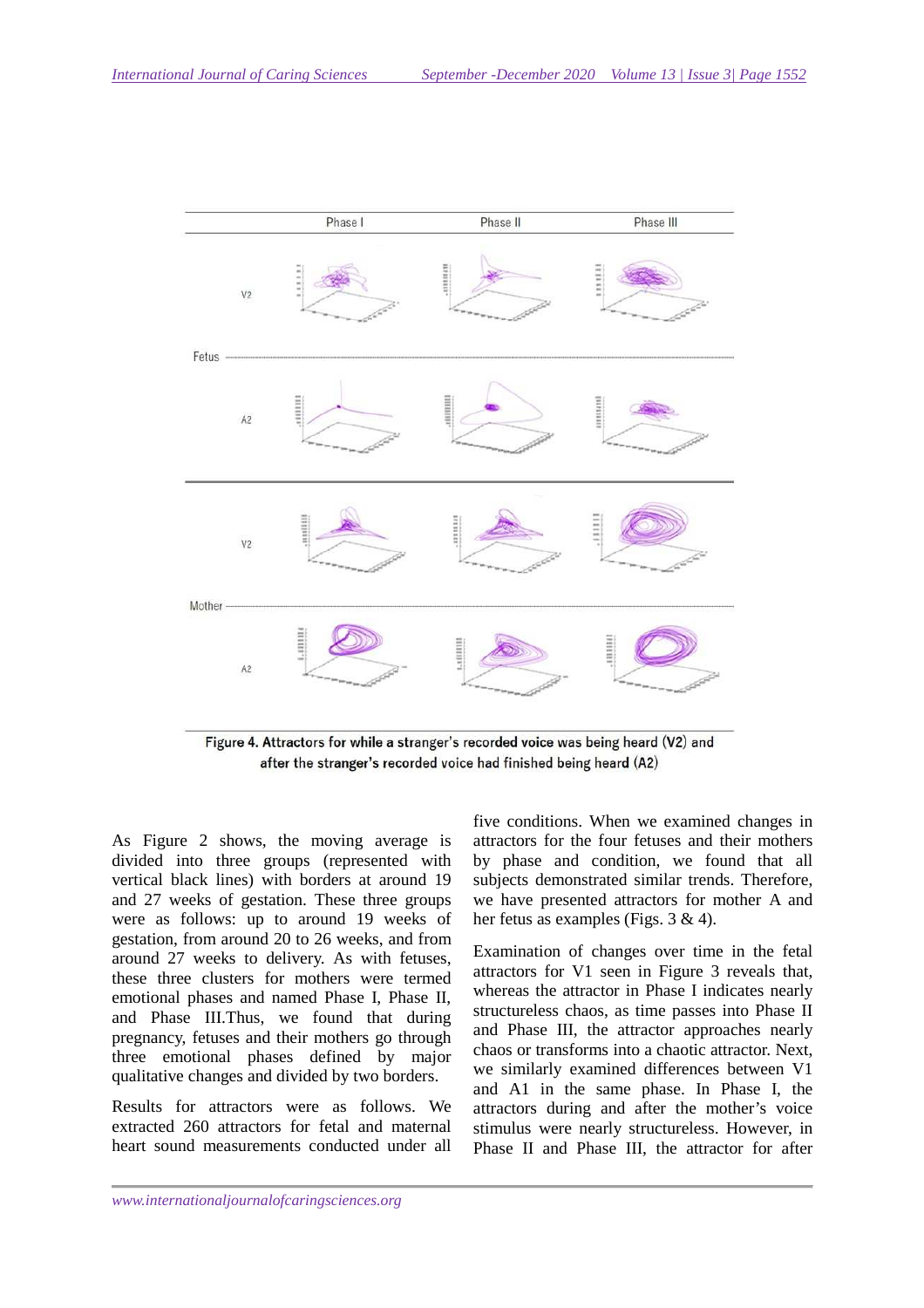vocal stimulus approached nearly chaos or transformed into a chaotic attractor. Examination of changes over time in the fetal attractors for V2 in Figure 4 revealed that the attractor was nearly structureless throughout Phases I, II, and III.

Next, we similarly examined differences between V2 and A2 in the same phase. Throughout Phases I, II, and III, attractors were nearly structureless. Thus, in response to their mothers' voices, fetal attractors approached nearly chaos or transformed into chaotic attractors but demonstrated little change in response to a stranger's voice.

In contrast, when we examined changes in maternal attractors (Fig. 3 and 4), we found that attractors for V1 and V2 were consistently chaotic attractors throughout Phases I, II, and III. Similarly, attractors for V1 and A1 and for V2 and A2 were consistently chaotic attractors. Thus, maternal attractors did not differ markedly between their own voices and a stranger's voice.

In addition, when we examined changes in attractors between fetuses and mothers, we observed attractors for different conditions that resembled each other. To summarize the above, attractors for fetuses changed little over time in response to a stranger's voice but became increasingly chaotic in response to their mothers' voices. From Phase I to Phase II and Phase III, attractors approached nearly chaos or transformed into chaotic attractors. Maternal attractors were consistently chaotic attractors across all three phases, both in response to their own voices and to a stranger's voice.

# **Discussion**

Emotional stimuli are processed by the amygdala of the limbic system and then integrated by the hypothalamus, that is, the center of the autonomic nervous system and the endocrine system, whose response triggers the changes in the physiological functions of the respiratory system and the circulatory system. Taking this sequence into account, we analyzed and considered changes in fetal and maternal emotional responses to vocal stimuli in terms of heart sound  $\lambda_1$  and heart sound attractors. Results for ANOVA for heart sound  $\lambda_1$  demonstrate that fetal emotional changes consist of three emotional phases (Fig. 1). The divisions of the three fetal emotional phases are generally consistent with developmental classifications of

fetal cerebral neural networks (Innocenti & Price, 2005; Huang & Xue, 2009). During Phase I, neurons develop while the cerebral cortex and neural networks are not yet fully formed. During Phase II, cerebral cortex and neural network formation progress. During Phase III, the cerebral cortex and neural networks are adequately formed, and the brain grows in mass. This process of fetal self-organization is a consequence of neurological and physical development and growth and is conceivably expressed as emotional changes. These changes can be perceived in the three phases, and emotional changes appearance in each of these phases with transitions between phases.

Next, we will discuss attractors. As emotional phases progressed from Phase I to Phase III, fetal attractors during maternal vocal stimulus transformed from nearly structureless to nearly chaos or chaotic attractors. In addition, from Phase II onwards, fetal attractors after maternal vocal stimulus approached nearly chaos or transformed into chaotic attractors (Fig. 3). Fetal attractors in response to a stranger's voice showed little change throughout the three emotional phases (Fig. 4). In contrast, maternal attractors in response to both their own voices and a stranger's voice exhibited less change than fetal attractors and were chaotic attractors from Phase I to Phase III (Figs.  $3 \& 4$ ). In addition, the similarity in the forms of fetal and maternal attractors between conditions suggests that as emotional phases change, entrainment mutually occurs in fetal and maternal attractors.The above results show that as fetal emotional phases progress from Phase I to Phase III, fetal attractors transform into chaotic attractors only in response to their mothers' voices and not in response to a stranger's voice. In contrast, irrespective of the progress of mothers' emotional states from Phase I to Phase III, maternal attractors changed little and were consistently chaotic. In other words, mothers' emotions show little qualitative change. These suggests that the mother's stable emotions may serve as a foundation for inducing emotional changes in the fetus. Furthermore, the similarity of fetal and maternal attractors suggests that entrainment occurs between the fetus and the mother, which may be evidence of emotional exchange occurs between the two.

The divisions of the above three emotional phases and the behavior of the attractors are